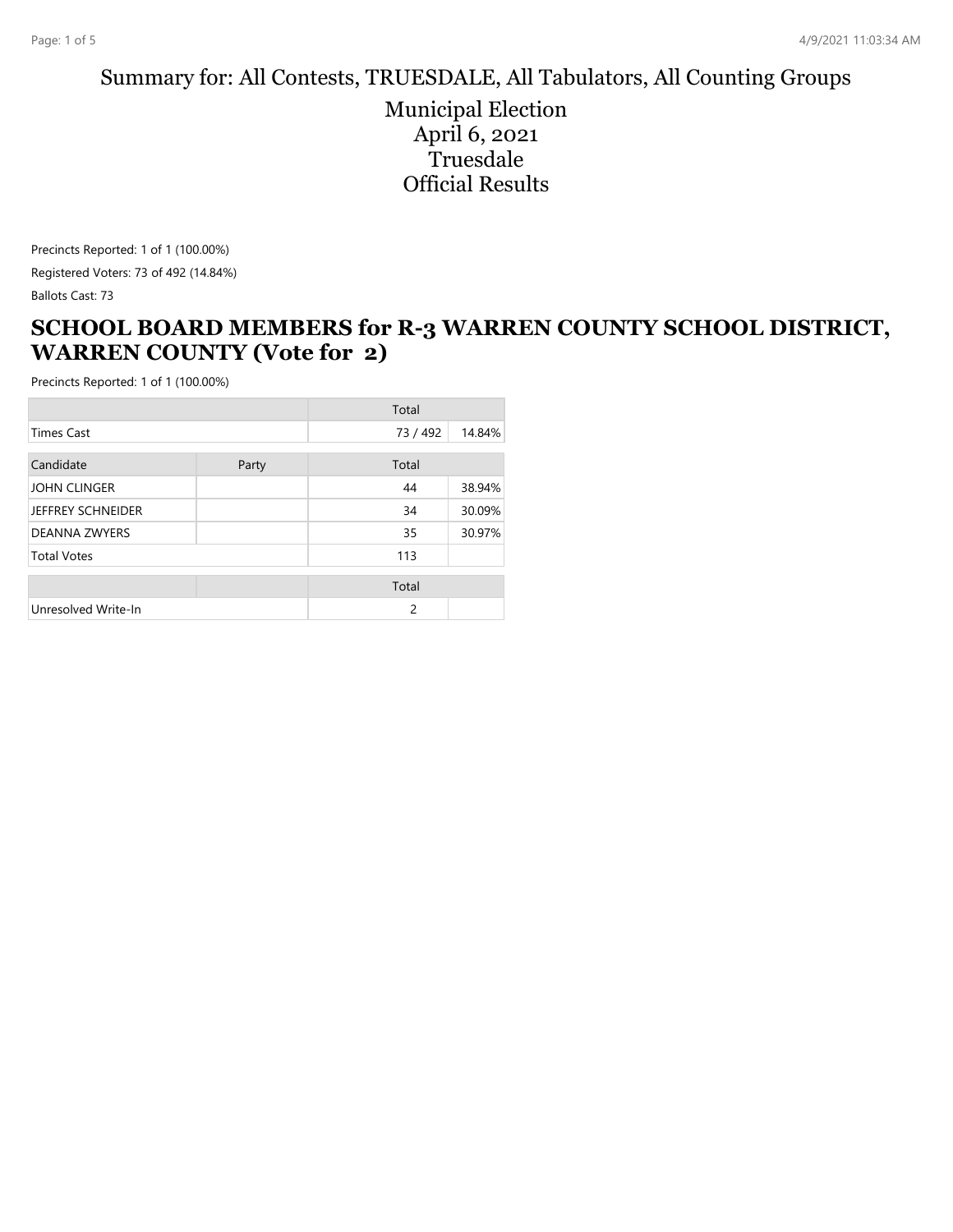# **MAYOR for CITY OF TRUESDALE, WARREN COUNTY (Vote for 1)**

|                     |       | Total    |         |
|---------------------|-------|----------|---------|
| <b>Times Cast</b>   |       | 73 / 492 | 14.84%  |
| Candidate           | Party | Total    |         |
| <b>CHRIS WATSON</b> |       | 68       | 100.00% |
| <b>Total Votes</b>  |       | 68       |         |
|                     |       | Total    |         |
| Unresolved Write-In |       | 0        |         |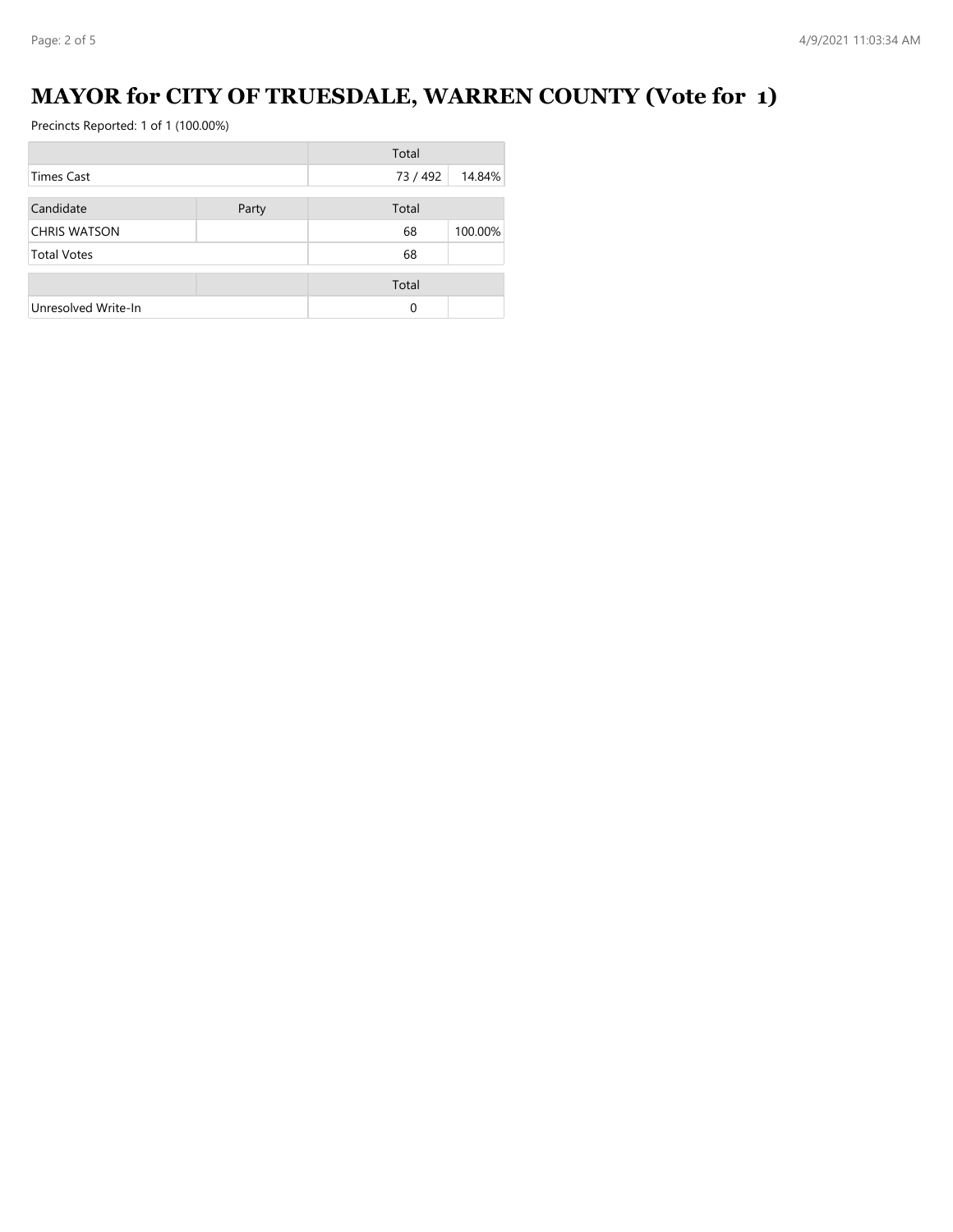## **ALDERMAN AT-LARGE for CITY OF TRUESDALE, WARREN COUNTY (Vote for 2)**

|                     |       | Total    |        |
|---------------------|-------|----------|--------|
| Times Cast          |       | 73 / 492 | 14.84% |
| Candidate           | Party | Total    |        |
| <b>JERRY CANNON</b> |       | 65       | 53.72% |
| <b>ROBERT GREEN</b> |       | 56       | 46.28% |
| <b>Total Votes</b>  |       | 121      |        |
|                     |       | Total    |        |
| Unresolved Write-In |       |          |        |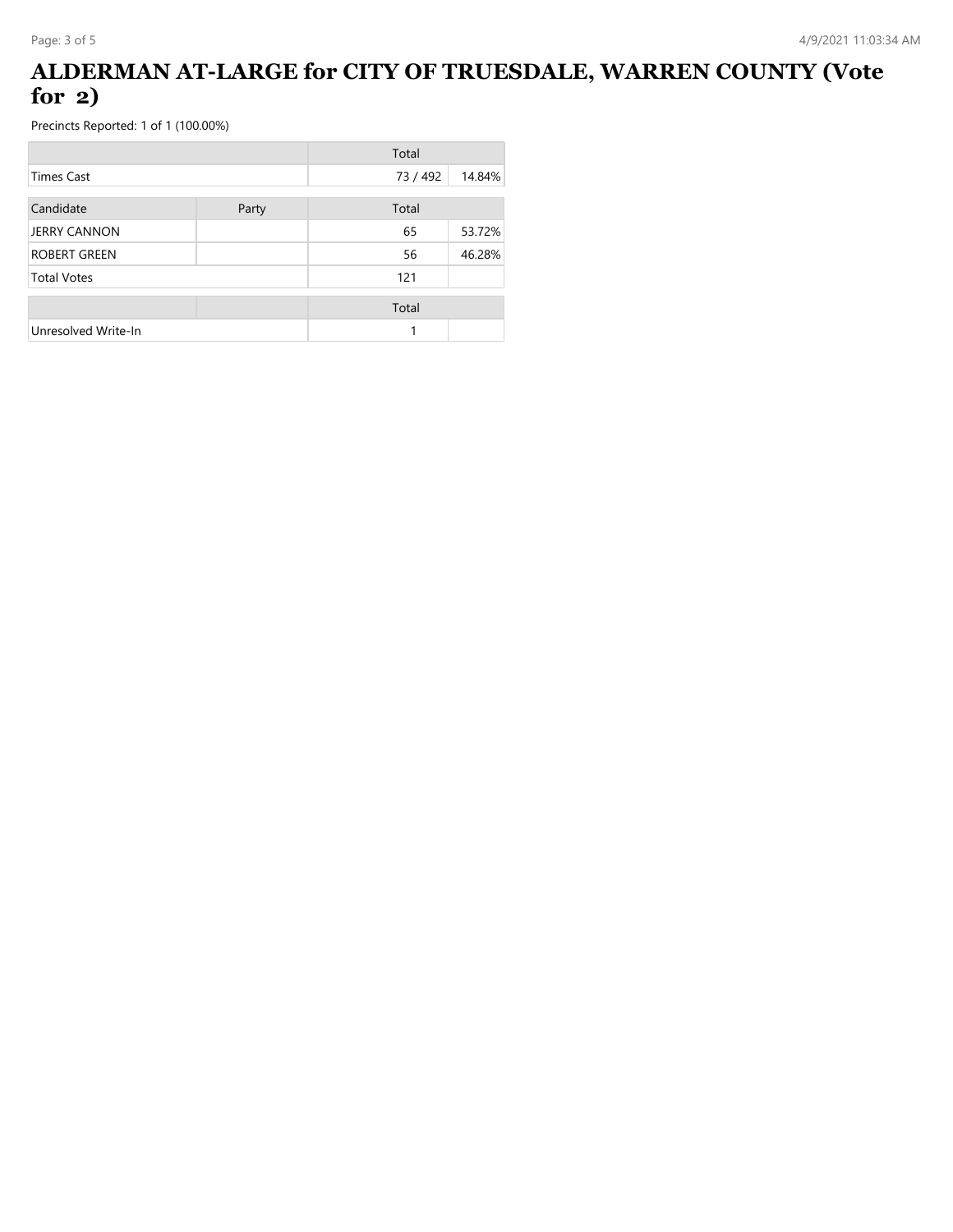## **BOARD OF DIRECTORS for WARRENTON FIRE PROTECTION DISTRICT, WARREN COUNTY (Vote for 2)**

|                       |       | Total    |        |
|-----------------------|-------|----------|--------|
| Times Cast            |       | 73 / 492 | 14.84% |
| Candidate             | Party | Total    |        |
| <b>STACEY BLONDIN</b> |       | 53       | 49.53% |
| <b>JIM SHARP</b>      |       | 54       | 50.47% |
| <b>Total Votes</b>    |       | 107      |        |
|                       |       | Total    |        |
| Unresolved Write-In   |       | 0        |        |